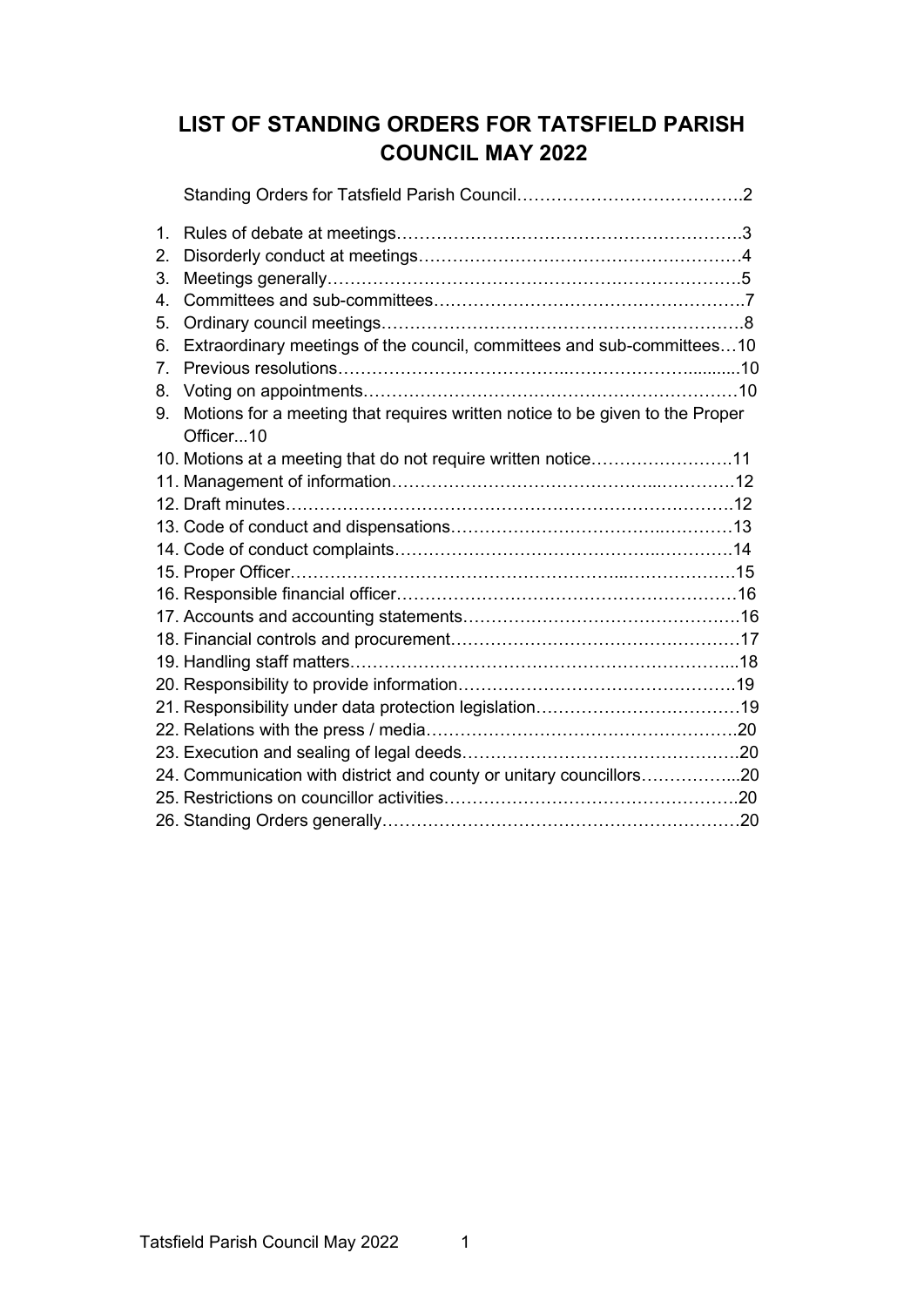# **Standing Orders for Tatsfield Parish Council**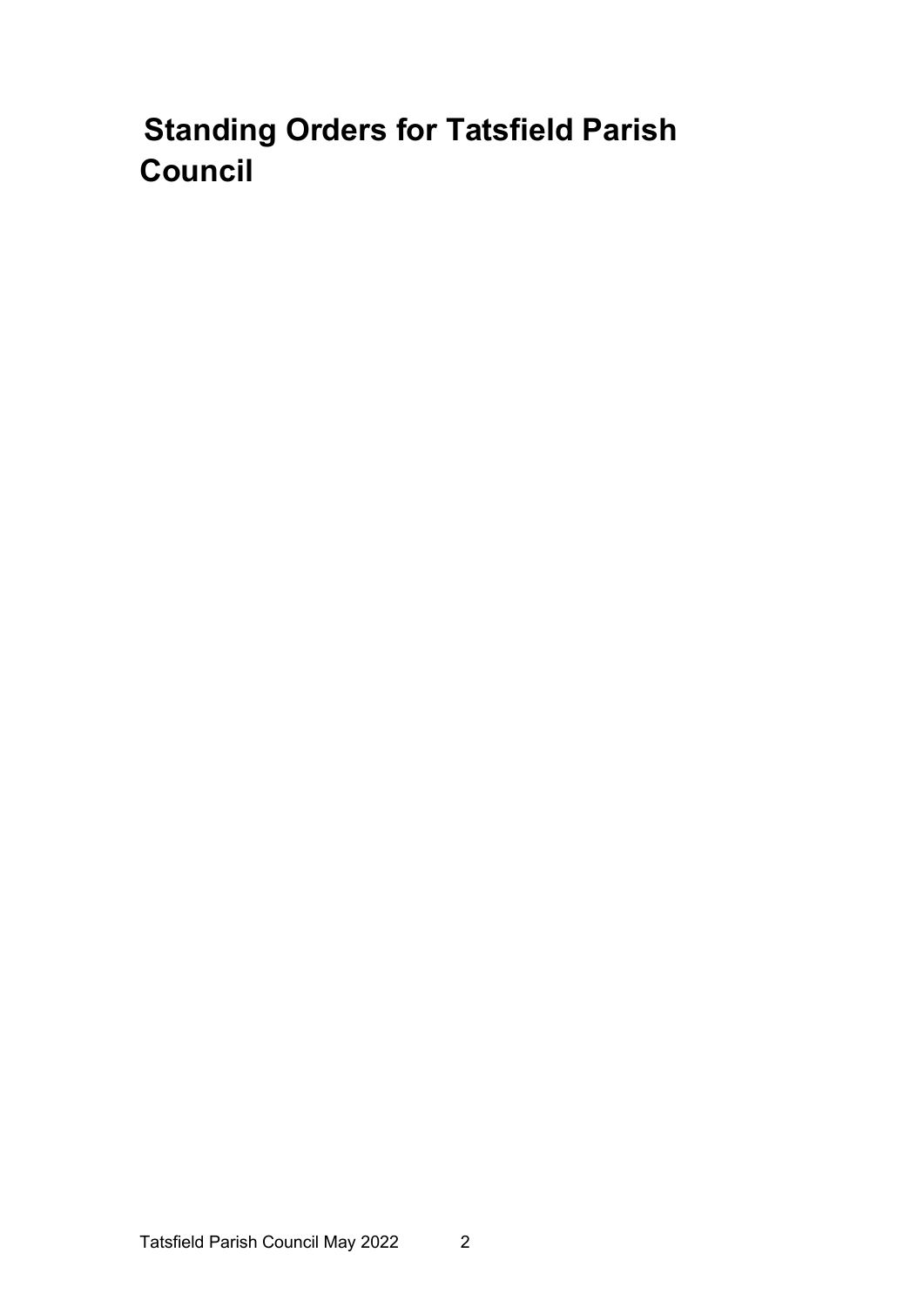#### **1. Rules of debate at meetings**

- a Motions on the agenda shall be considered in the order that they appear unless the order is changed at the discretion of the chairman of the meeting.
- b A motion (including an amendment) shall not be progressed unless it has been moved and seconded.
- c A motion on the agenda that is not moved by its proposer may be treated by the chairman of the meeting as withdrawn.
- d If a motion (including an amendment) has been seconded, it may be withdrawn by the proposer only with the consent of the seconder and the meeting.
- e An amendment is a proposal to remove or add words to a motion. It shall not negate the motion.
- f If an amendment to the original motion is carried, the original motion (as amended) becomes the substantive motion upon which further amendment(s) may be moved.
- g An amendment shall not be considered unless early verbal notice of it is given at the meeting and, if requested by the chairman of the meeting, is expressed in writing to the chairman.
- h A councillor may move an amendment to his own motion if agreed by the meeting. If a motion has already been seconded, the amendment shall be with the consent of the seconder and the meeting.
- i If there is more than one amendment to an original or substantive motion, the amendments shall be moved in the order directed by the chairman of the meeting.
- j Subject to standing order 1(k), only one amendment shall be moved and debated at a time, the order of which shall be directed by the chairman of the meeting.
- k One or more amendments may be discussed together if the chairman of the meeting considers this expedient but each amendment shall be voted upon separately.
- l A councillor may not move more than one amendment to an original or substantive motion.
- m The mover of an amendment has no right of reply at the end of debate on it.
- n Where a series of amendments to an original motion are carried, the mover of the original motion shall have a right of reply either at the end of debate on the first amendment or at the very end of debate on the final substantive motion immediately before it is put to the vote.
- o Unless permitted by the chairman of the meeting, a councillor may speak once in the debate on a motion except: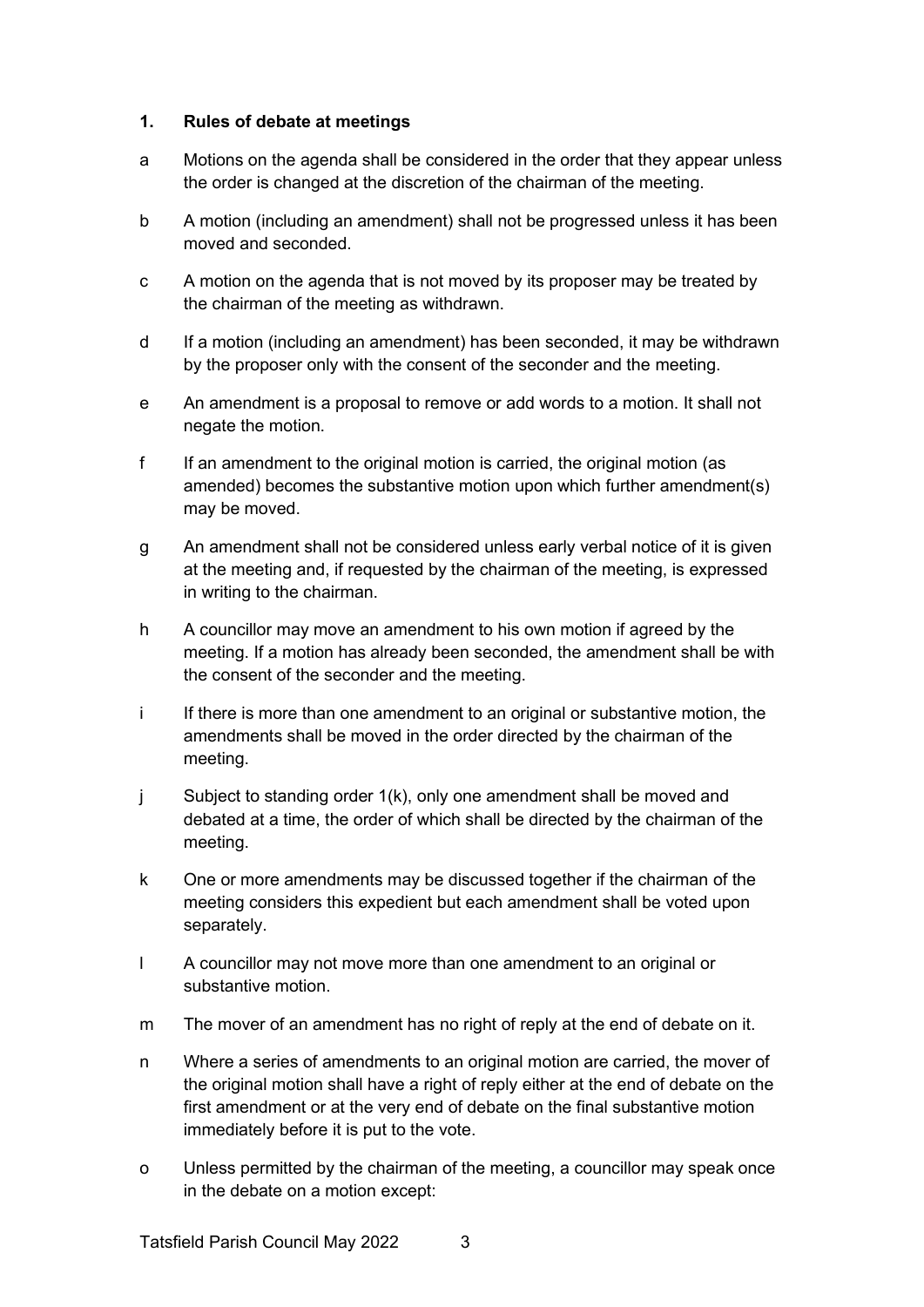- i. to speak on an amendment moved by another councillor;
- ii. to move or speak on another amendment if the motion has been amended since he last spoke;
- iii. to make a point of order;
- iv. to give a personal explanation; or
- v. to exercise a right of reply.
- p During the debate on a motion, a councillor may interrupt only on a point of order or a personal explanation and the councillor who was interrupted shall stop speaking. A councillor raising a point of order shall identify the standing order which he considers has been breached or specify the other irregularity in the proceedings of the meeting he is concerned by.
- q A point of order shall be decided by the chairman of the meeting and his decision shall be final.
- r When a motion is under debate, no other motion shall be moved except:
	- i. to amend the motion;
	- ii. to proceed to the next business;
	- iii. to adjourn the debate;
	- iv. to put the motion to a vote;
	- v. to ask a person to be no longer heard or to leave the meeting;
	- vi. to refer a motion to a committee or sub-committee for consideration;
	- vii. to exclude the public and press;
	- viii. to adjourn the meeting; or
	- ix. to suspend particular standing order(s) excepting those which reflect mandatory statutory or legal requirements.

s Before an original or substantive motion is put to the vote, the chairman of the meeting shall be satisfied that the motion has been sufficiently debated and that the mover of the motion under debate has exercised or waived his right of reply.

# **2. Disorderly conduct at meetings**

- a No person shall obstruct the transaction of business at a meeting or behave offensively or improperly. If this standing order is ignored, the chairman of the meeting shall request such person(s) to moderate or improve their conduct.
- b If person(s) disregard the request of the chairman of the meeting to moderate or improve their conduct, any councillor or the chairman of the meeting may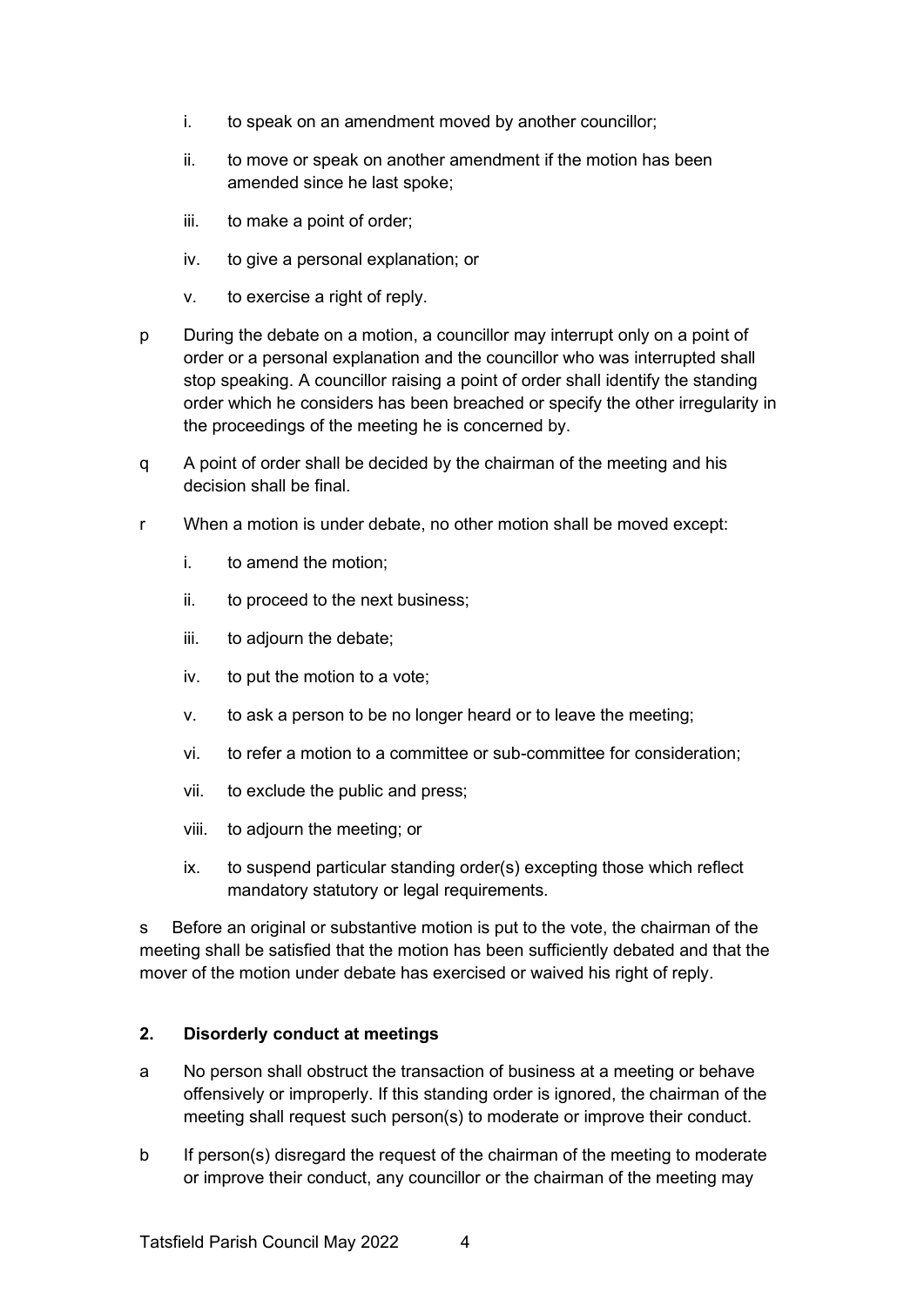move that the person be no longer heard or be excluded from the meeting. The motion, if seconded, shall be put to the vote without discussion.

c If a resolution made under standing order  $2(b)$  is ignored, the chairman of the meeting may take further reasonable steps to restore order or to progress the meeting. This may include temporarily suspending or closing the meeting.

#### **3. Meetings generally**

Full Council meetings Committee meetings Sub-committee meetings

- a **Meetings shall not take place in premises which at the time of the meeting are used for the supply of alcohol, unless no other premises are available free of charge or at a reasonable cost.**
- b **The minimum three clear days for notice of a meeting does not include the day on which notice was issued, the day of the meeting, a Sunday, a day of the Christmas break, a day of the Easter break or of a bank holiday or a day appointed for public thanksgiving or mourning.**
- c **The minimum three clear days' public notice for a meeting does not include the day on which the notice was issued or the day of the meeting unless the meeting is convened at shorter notice.**
- ● d **Meetings shall be open to the public unless their presence is prejudicial to the public interest by reason of the confidential nature of the business to be transacted or for other special reasons. The public's exclusion from part or all of a meeting shall be by a resolution which shall give reasons for the public's exclusion.**
	- e Members of the public may make representations, answer questions and give evidence at a meeting which they are entitled to attend in respect of the business on the agenda.
	- f The period of time designated for public participation at a meeting in accordance with standing order 3(e) shall not exceed 5 minutes unless directed by the chairman of the meeting. There will be a period of 5 minutes at the beginning and at the end of the meeting for public participation. It will be at the Chairman's discretion to invite comment from any member of the public at any point during the meeting, should the Chairman feel it helpful to the item under discussion.
	- g In accordance with standing order 3(e), a question shall not require a response at the meeting nor start a debate on the question. The chairman of the meeting may direct that a written or oral response be given.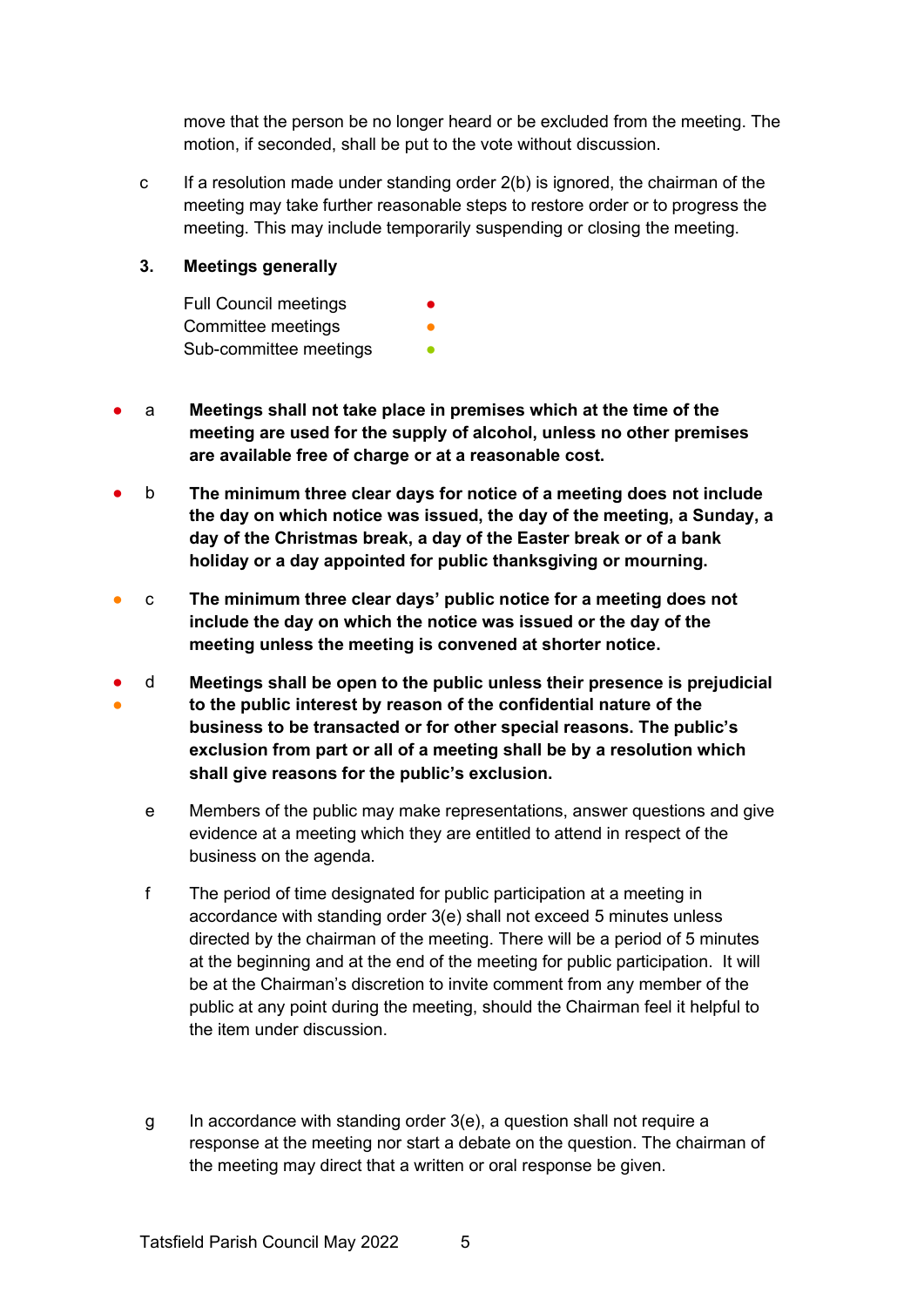- h A person who speaks at a meeting shall direct his comments to the chairman of the meeting.
- i Only one person is permitted to speak at a time. If more than one person wants to speak, the chairman of the meeting shall direct the order of speaking.
- ● j **Subject to standing order 3(k), a person who attends a meeting is permitted to report on the meeting whilst the meeting is open to the public. To "report" means to film, photograph, make an audio recording of meeting proceedings, use any other means for enabling persons not present to see or hear the meeting as it takes place or later or to report or to provide oral or written commentary about the meeting so that the report or commentary is available as the meeting takes place or later to persons not present.**
- ● k **A person present at a meeting may not provide an oral report or oral commentary about a meeting as it takes place without permission.**
- ● l **The press shall be provided with reasonable facilities for the taking of their report of all or part of a meeting at which they are entitled to be present.**
- m **Subject to standing orders which indicate otherwise, anything authorised or required to be done by, to or before the Chairman of the Council may in his absence be done by, to or before the Vice-Chairman of the Council (if there is one).**
- n **The Chairman of the Council, if present, shall preside at a meeting. If the Chairman is absent from a meeting, the Vice-Chairman of the Council (if there is one) if present, shall preside. If both the Chairman and the Vice-Chairman are absent from a meeting, a councillor as chosen by the councillors present at the meeting shall preside at the meeting.**
- o **Subject to a meeting being quorate, all questions at a meeting shall be**
- ● **decided by a majority of the councillors and non-councillors with voting rights present and voting.**
- ● p **The chairman of a meeting may give an original vote on any matter put to the vote, and in the case of an equality of votes may exercise his**
- **casting vote whether or not he gave an original vote.**
	- *See standing orders 5(h) and (i) for the different rules that apply in the election of the Chairman of the Council at the annual meeting of the Council.*
- q **Unless standing orders provide otherwise, voting on a question shall be by a show of hands. At the request of a councillor, the voting on any question shall be recorded so as to show whether each councillor**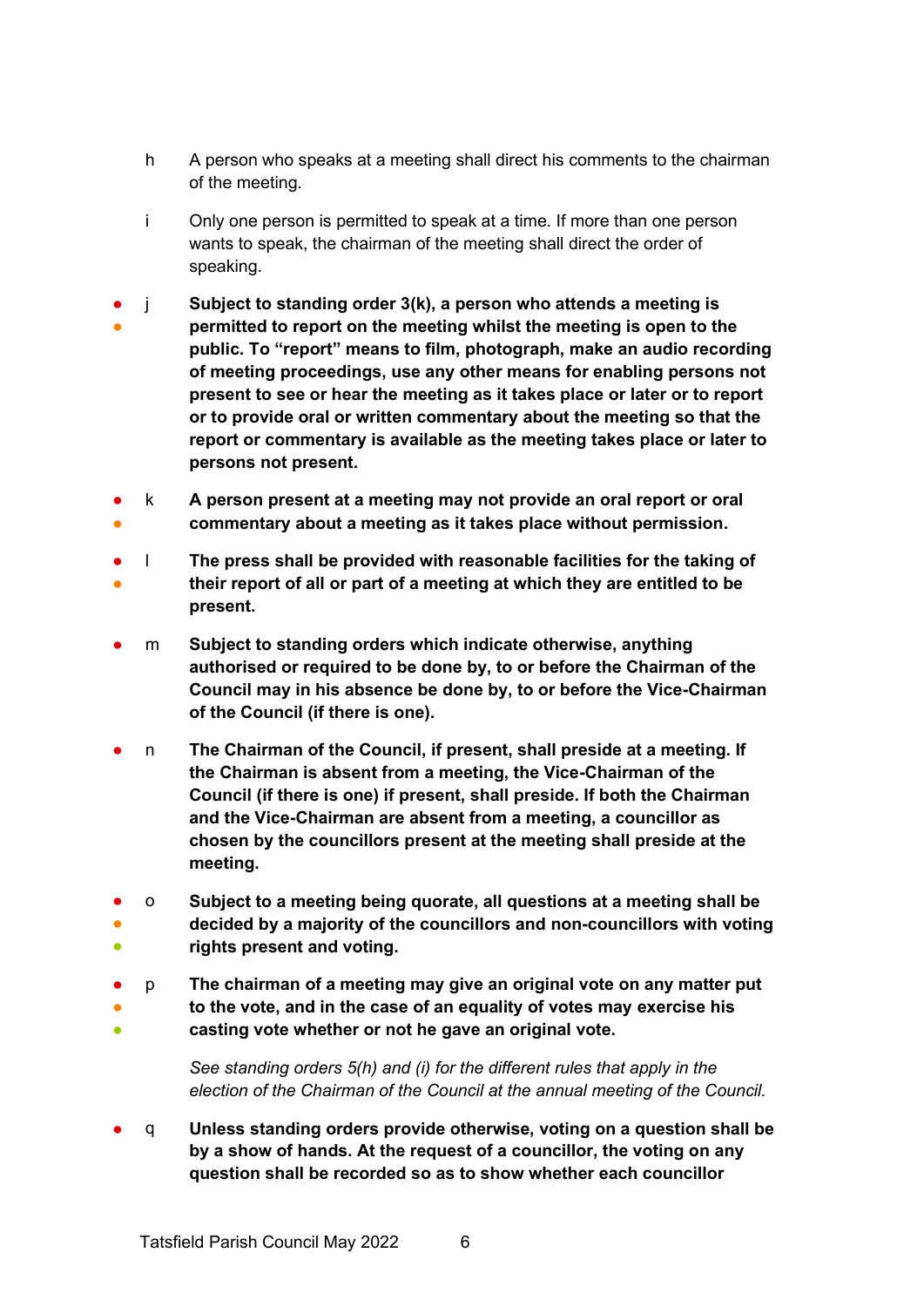**present and voting gave his vote for or against that question.** Such a request shall be made before moving on to the next item of business on the agenda.

- r The minutes of a meeting shall include an accurate record of the following:
	- i. the time and place of the meeting;
	- ii. the names of councillors who are present and the names of councillors who are absent;
	- iii. interests that have been declared by councillors and non-councillors with voting rights;
	- iv. the grant of dispensations (if any) to councillors and non-councillors with voting rights;
	- v. whether a councillor or non-councillor with voting rights left the meeting when matters that they held interests in were being considered;
	- vi. if there was a public participation session; and
	- vii. the resolutions made.
- s **A councillor or a non-councillor with voting rights who has a**
- ● **disclosable pecuniary interest or another interest as set out in the Council's code of conduct in a matter being considered at a meeting is subject to statutory limitations or restrictions under the code on his right to participate and vote on that matter.**
- t **No business may be transacted at a meeting unless at least one-third of the whole number of members of the Council are present and in no case shall the quorum of a meeting be less than three.**
- ● ● u **If a meeting is or becomes inquorate no business shall be transacted** and the meeting shall be closed. The business on the agenda for the meeting shall be adjourned to another meeting.
	- v A meeting shall not exceed a period of 2 hours.

#### **4. Committees and sub-committees**

- a **Unless the Council determines otherwise, a committee may appoint a sub-committee whose terms of reference and members shall be determined by the committee.**
- b **The members of a committee may include non-councillors unless it is a committee which regulates and controls the finances of the Council.**
- c **Unless the Council determines otherwise, all the members of an advisory**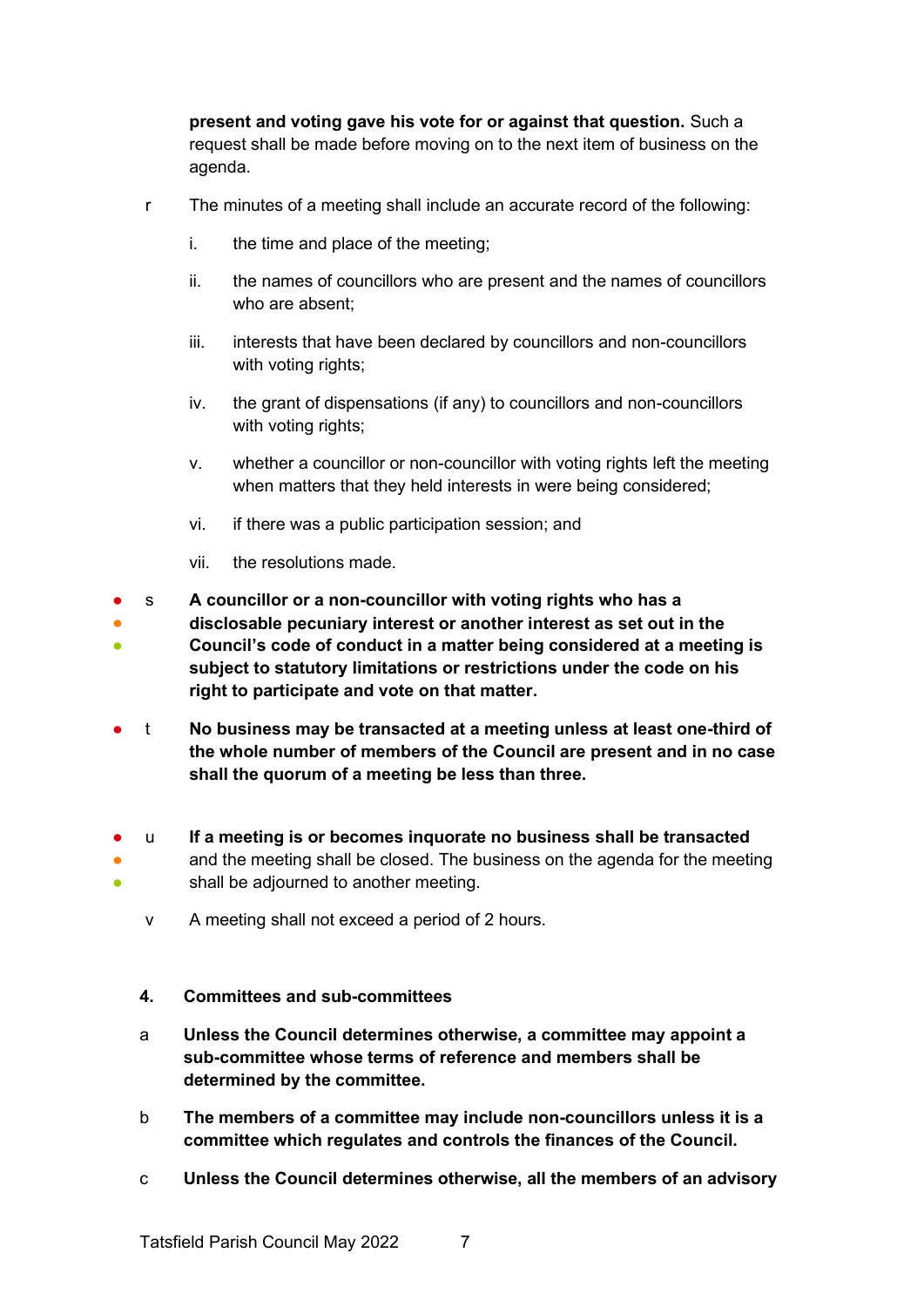# **committee and a sub-committee of the advisory committee may be noncouncillors.**

- d The Council may appoint standing committees or other committees as may be necessary, and:
	- i. shall determine their terms of reference;
	- ii. shall determine the number and time of the ordinary meetings of a standing committee up until the date of the next annual meeting of the Council;
	- iii. shall permit a committee, other than in respect of the ordinary meetings of a committee, to determine the number and time of its meetings;
	- iv. shall, subject to standing orders 4(b) and (c), appoint and determine the terms of office of members of such a committee;
	- v. may dissolve a committee or a sub-committee.

#### **5. Ordinary council meetings**

- a **In an election year, the annual meeting of the Council shall be held on or within 14 days following the day on which the councillors elected take office.**
- b **In a year which is not an election year, the annual meeting of the Council shall be held on such day in May as the Council decides.**
- c **If no other time is fixed, the annual meeting of the Council shall take place at 6pm.**
- d **In addition to the annual meeting of the Council, at least three other ordinary meetings shall be held in each year on such dates and times as the Council decides.**
- e **The first business conducted at the annual meeting of the Council shall be the election of the Chairman and Vice-Chairman (if there is one) of the Council.**
- f **The Chairman of the Council, unless he has resigned or becomes disqualified, shall continue in office and preside at the annual meeting until his successor is elected at the next annual meeting of the Council.**
- g **The Vice-Chairman of the Council, if there is one, unless he resigns or becomes disqualified, shall hold office until immediately after the election of the Chairman of the Council at the next annual meeting of the Council.**
- h **In an election year, if the current Chairman of the Council has not been re-elected as a member of the Council, he shall preside at the annual meeting until a successor Chairman of the Council has been elected. The current Chairman of the Council shall not have an original vote in respect of the election of the new Chairman of the Council but shall give a casting**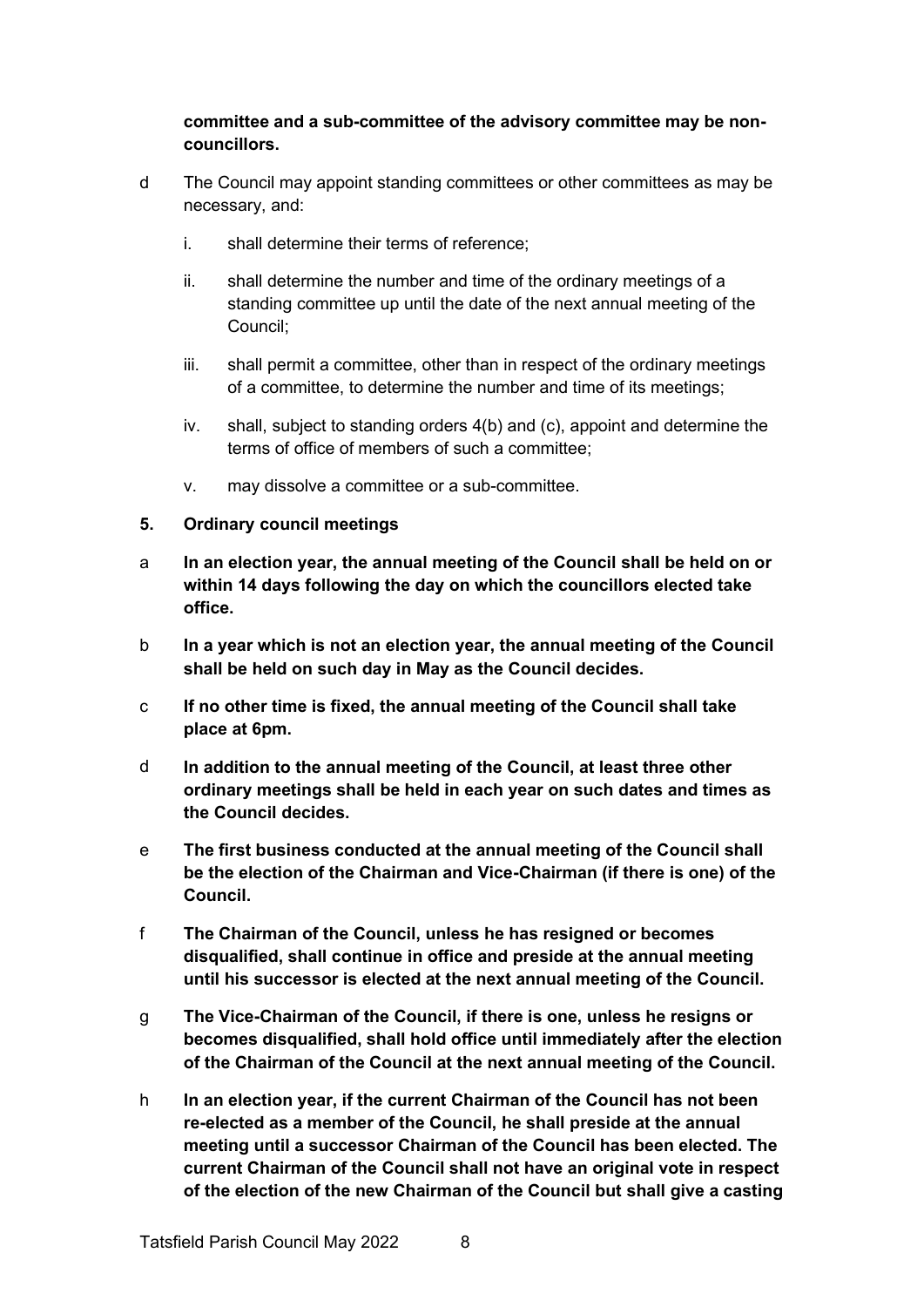**vote in the case of an equality of votes.**

- i **In an election year, if the current Chairman of the Council has been reelected as a member of the Council, he shall preside at the annual meeting until a new Chairman of the Council has been elected. He may exercise an original vote in respect of the election of the new Chairman of the Council and shall give a casting vote in the case of an equality of votes.**
- j Following the election of the Chairman of the Council and Vice-Chairman (if there is one) of the Council at the annual meeting, the business shall include:
	- i. **In an election year, delivery by the Chairman of the Council and councillors of their acceptance of office forms unless the Council resolves for this to be done at a later date. In a year which is not an election year, delivery by the Chairman of the Council of his acceptance of office form unless the Council resolves for this to be done at a later date;**
	- ii. Confirmation of the accuracy of the minutes of the last meeting of the Council;
	- iii. Receipt of the minutes of the last meeting of a committee;
	- iv. Consideration of the recommendations made by a committee;
	- v. Review of delegation arrangements to committees, sub-committees, staff and other local authorities;
	- vi. Review of the terms of reference for committees;
	- vii. Appointment of members to existing committees;
	- viii. Appointment of any new committees in accordance with standing order 4;
	- ix. Review and adoption of appropriate standing orders and financial regulations;
	- x. Review of arrangements (including legal agreements) with other local authorities, not-for-profit bodies and businesses.
	- xi. Review of representation on or work with external bodies and arrangements for reporting back;
	- xii. In an election year, to make arrangements with a view to the Council becoming eligible to exercise the general power of competence in the future;
	- xiii. Review of inventory of land and other assets including buildings and office equipment;
	- xiv. Confirmation of arrangements for insurance cover in respect of all insurable risks;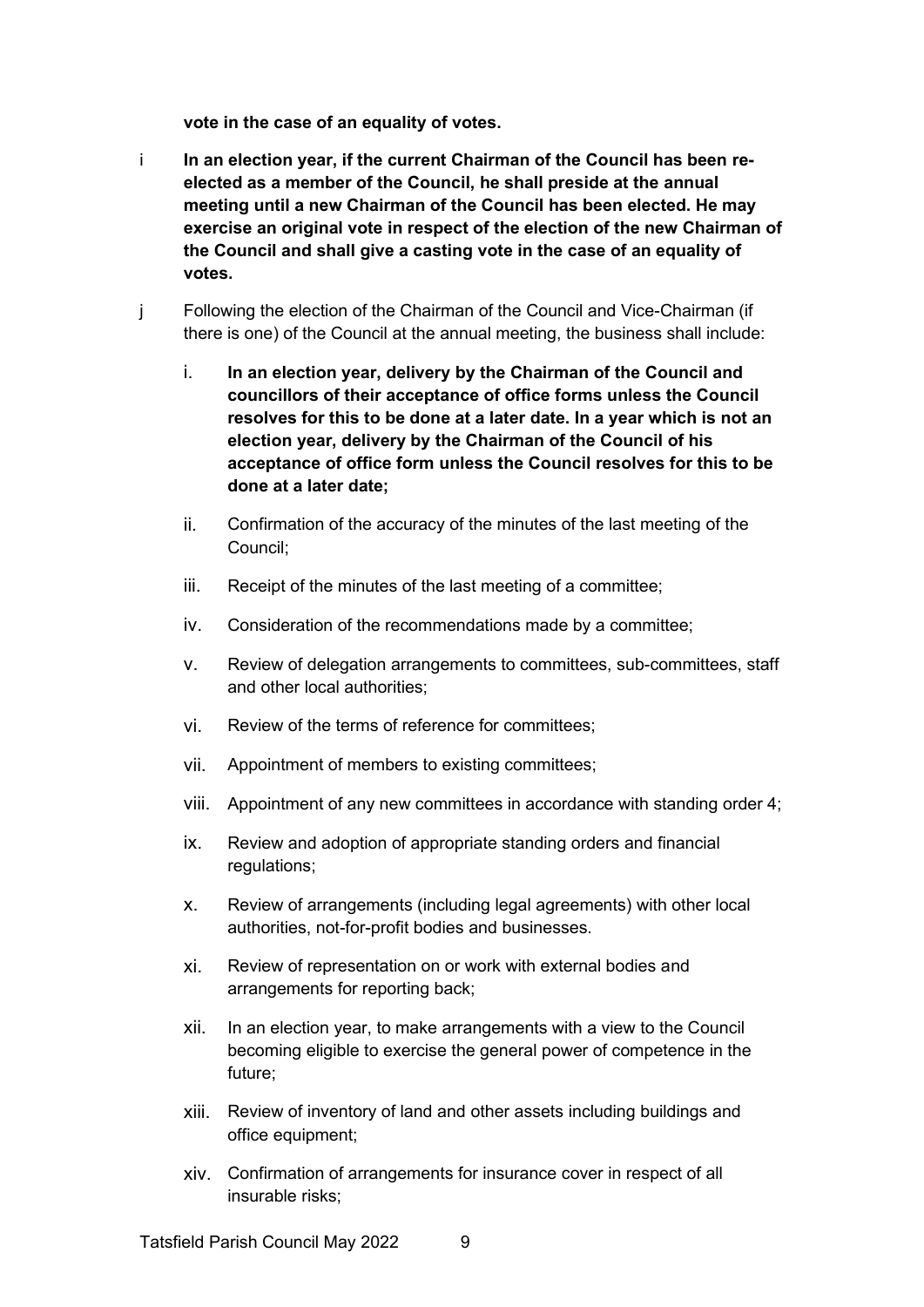- xv. Review of the Council's and/or staff subscriptions to other bodies;
- xvi. Review of the Council's complaints procedure;
- xvii. Review of the Council's policies, procedures and practices in respect of its obligations under freedom of information and data protection legislation (*see also standing orders 11, 20 and 21*);
- xviii. Review of the Council's policy for dealing with the press/media;
- xix. Review of the Council's employment policies and procedures;
- xx. Determining the time and place of ordinary meetings of the Council up to and including the next annual meeting of the Council.
- **6. Extraordinary meetings of the council, committees and sub-committees**
- a **The Chairman of the Council may convene an extraordinary meeting of the Council at any time.**
- b **If the Chairman of the Council does not call an extraordinary meeting of the Council within seven days of having been requested in writing to do so by two councillors, any two councillors may convene an extraordinary meeting of the Council. The public notice giving the time, place and agenda for such a meeting shall be signed by the two councillors.**
- **7. Previous resolutions**
- a A resolution shall not be reversed within six months except either by a special motion, which requires written notice by at least 3 councillors to be given to the Proper Officer in accordance with standing order 9, or by a motion moved in pursuance of the recommendation of a committee or a sub-committee.
- b When a motion moved pursuant to standing order 7(a) has been disposed of, no similar motion may be moved for a further six months.
- **8. Voting on appointments**
- a Where more than two persons have been nominated for a position to be filled by the Council and none of those persons has received an absolute majority of votes in their favour, the name of the person having the least number of votes shall be struck off the list and a fresh vote taken. This process shall continue until a majority of votes is given in favour of one person. A tie in votes may be settled by the casting vote exercisable by the chairman of the meeting.

#### **9. Motions for a meeting that require written notice to be given to the proper officer**

a A motion shall relate to the responsibilities of the meeting for which it is tabled and in any event shall relate to the performance of the Council's statutory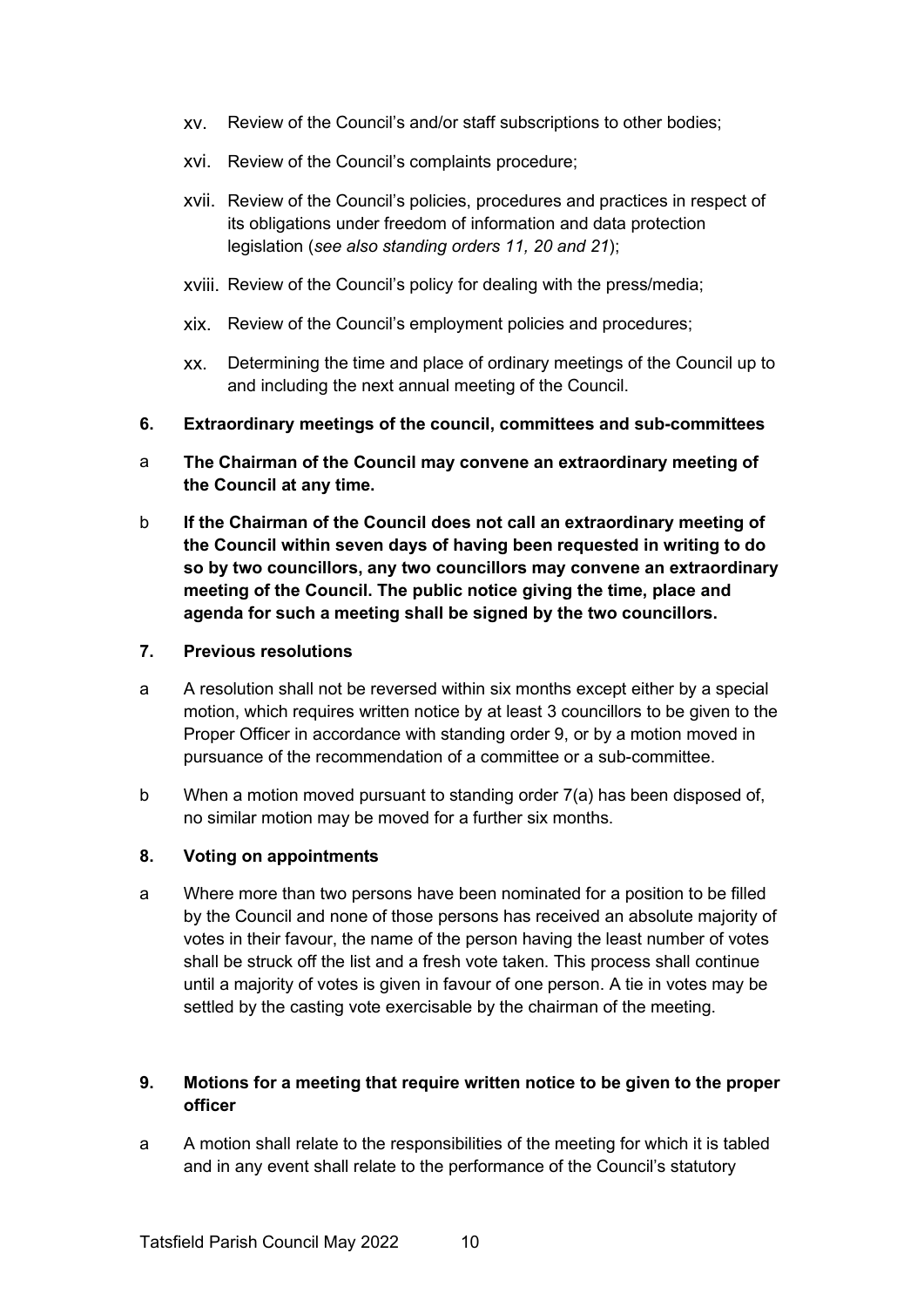functions, powers and obligations or an issue which specifically affects the Council's area or its residents.

- b No motion may be moved at a meeting unless it is on the agenda and the mover has given written notice of its wording to the Proper Officer at least 5 clear days before the meeting. Clear days do not include the day of the notice or the day of the meeting.
- c The Proper Officer may, before including a motion on the agenda received in accordance with standing order 9(b), correct obvious grammatical or typographical errors in the wording of the motion.
- d If the Proper Officer considers the wording of a motion received in accordance with standing order 9(b) is not clear in meaning, the motion shall be rejected until the mover of the motion resubmits it, so that it can be understood, in writing, to the Proper Officer at least 5 clear days before the meeting.
- e If the wording or subject of a proposed motion is considered improper, the Proper Officer shall consult with the chairman of the forthcoming meeting or, as the case may be, the councillors who have convened the meeting, to consider whether the motion shall be included in the agenda or rejected.
- f The decision of the Proper Officer as to whether or not to include the motion on the agenda shall be final.
- g Motions received shall be recorded and numbered in the order that they are received.
- h Motions rejected shall be recorded with an explanation by the Proper Officer of the reason for rejection.

#### **10. Motions at a meeting that do not require written notice**

- a The following motions may be moved at a meeting without written notice to the Proper Officer:
	- i. to correct an inaccuracy in the draft minutes of a meeting;
	- ii. to move to a vote;
	- iii. to defer consideration of a motion;
	- iv. to refer a motion to a particular committee or sub-committee;
	- v. to appoint a person to preside at a meeting;
	- vi. to change the order of business on the agenda;
	- vii. to proceed to the next business on the agenda;
	- viii. to require a written report;
	- ix. to appoint a committee or sub-committee and their members;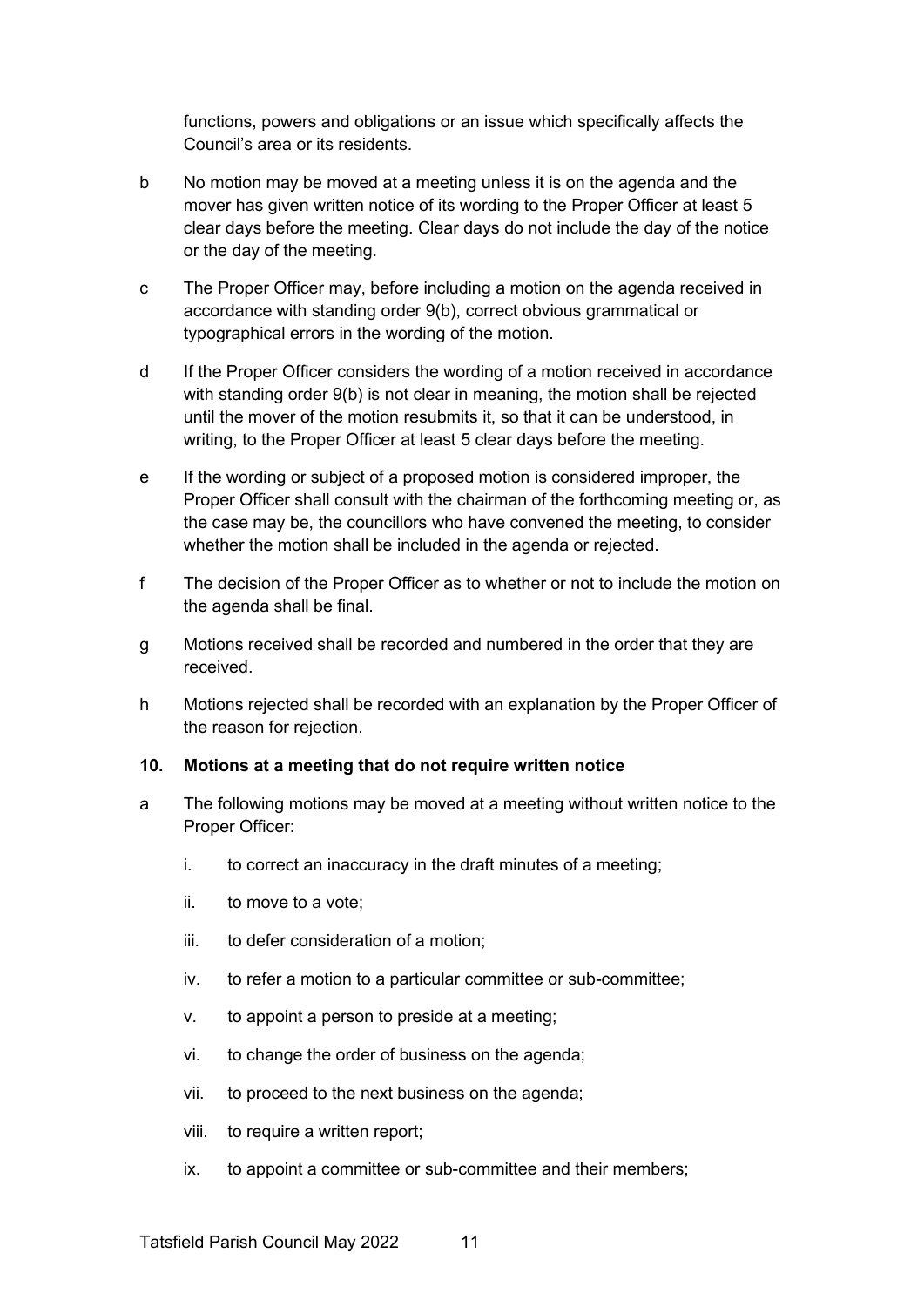- x. to extend the time limits for speaking;
- xi. to exclude the press and public from a meeting in respect of confidential or other information which is prejudicial to the public interest;
- xii. to not hear further from a councillor or a member of the public;
- xiii. to exclude a councillor or member of the public for disorderly conduct;
- xiv. to temporarily suspend the meeting;
- xv. to suspend a particular standing order (unless it reflects mandatory statutory or legal requirements);
- xvi. to adjourn the meeting; or
- xvii. to close the meeting.

#### **11. Management of information**

See also standing order 20.

- a **The Council shall have in place and keep under review, technical and organisational measures to keep secure information (including personal data) which it holds in paper and electronic form. Such arrangements shall include deciding who has access to personal data and encryption of personal data.**
- b **The Council shall have in place, and keep under review, policies for the retention and safe destruction of all information (including personal data) which it holds in paper and electronic form. The Council's retention policy shall confirm the period for which information (including personal data) shall be retained or if this is not possible the criteria used to determine that period (e.g. the Limitation Act 1980).**
- c **The agenda, papers that support the agenda and the minutes of a meeting shall not disclose or otherwise undermine confidential information or personal data without legal justification.**
- d **Councillors, staff, the Council's contractors and agents shall not disclose confidential information or personal data without legal justification.**

#### **12. Draft minutes**

| <b>Full Council meetings</b> |  |
|------------------------------|--|
| Committee meetings           |  |
| Sub-committee meetings       |  |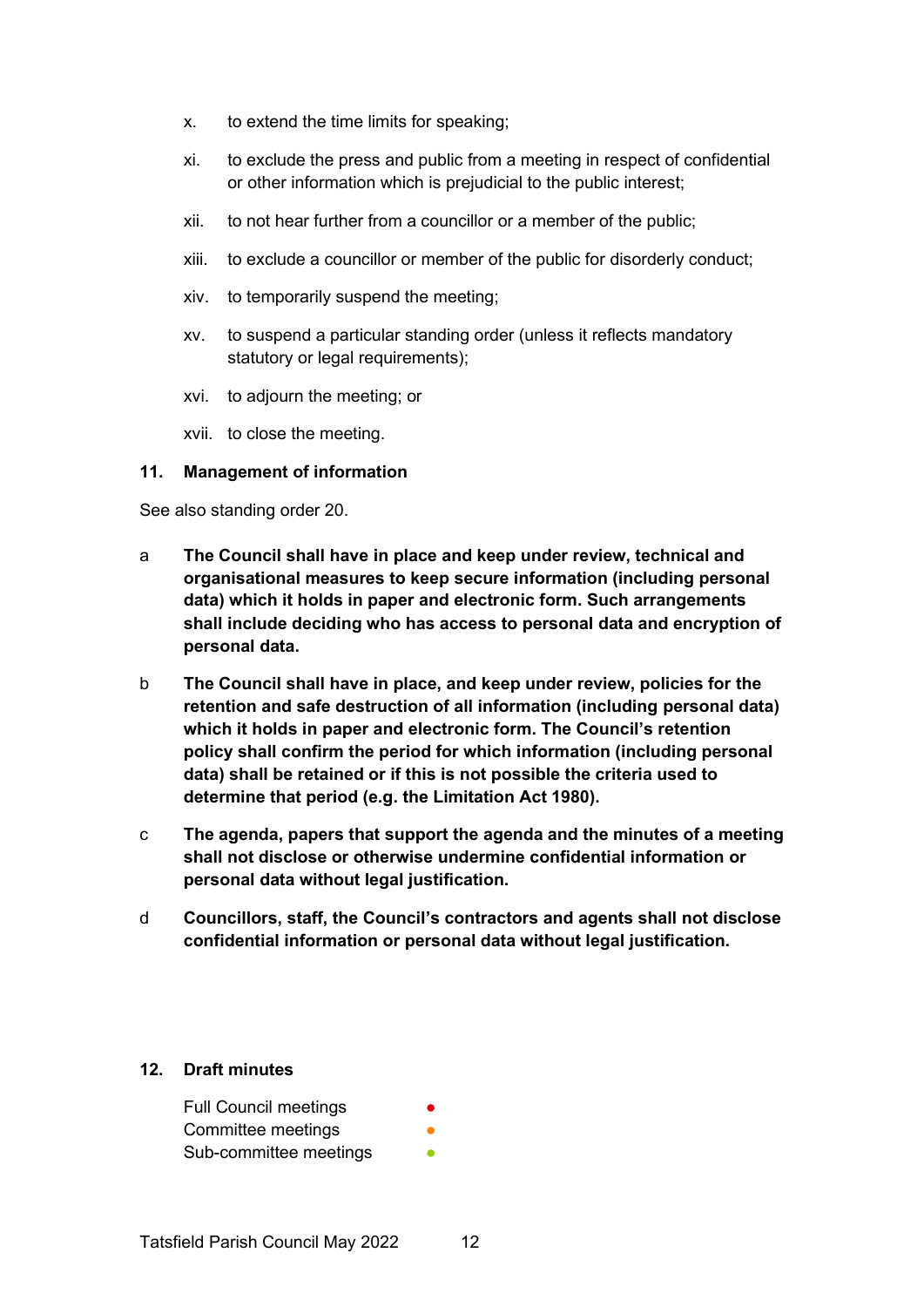- a If the draft minutes of a preceding meeting have been served on councillors with the agenda to attend the meeting at which they are due to be approved for accuracy, they shall be taken as read.
- b There shall be no discussion about the draft minutes of a preceding meeting except in relation to their accuracy. A motion to correct an inaccuracy in the draft minutes shall be moved in accordance with standing order 10(a)(i).
- c The accuracy of draft minutes, including any amendment(s) made to them, shall be confirmed by resolution and shall be signed by the chairman of the meeting and stand as an accurate record of the meeting to which the minutes relate.
- d If the chairman of the meeting does not consider the minutes to be an accurate record of the meeting to which they relate, he shall sign the minutes and include a paragraph in the following terms or to the same effect:

"The chairman of this meeting does not believe that the minutes of the meeting of the ( ) held on [date] in respect of ( ) were a correct record but his view was not upheld by the meeting and the minutes are confirmed as an accurate record of the proceedings."

- ● ● e **If the Council's gross annual income or expenditure (whichever is higher) does not exceed £25,000, it shall publish draft minutes on a website which is publicly accessible and free of charge not later than one month after the meeting has taken place.**
	- f Subject to the publication of draft minutes in accordance with standing order 12(e) and standing order 20(a) and following a resolution which confirms the accuracy of the minutes of a meeting, the draft minutes or recordings of the meeting for which approved minutes exist shall be destroyed.

# **13. Code of conduct and dispensations**

See also standing order 3(u).

- a All councillors and non-councillors with voting rights shall observe the code of conduct adopted by the Council.
- b Unless he has been granted a dispensation, a councillor or non-councillor with voting rights shall withdraw from a meeting when it is considering a matter in which he has a disclosable pecuniary interest. He may return to the meeting after it has considered the matter in which he had the interest.
- c Unless he has been granted a dispensation, a councillor or non-councillor with voting rights shall withdraw from a meeting when it is considering a matter in which he has another interest if so required by the Council's code of conduct. He may return to the meeting after it has considered the matter in which he had the interest.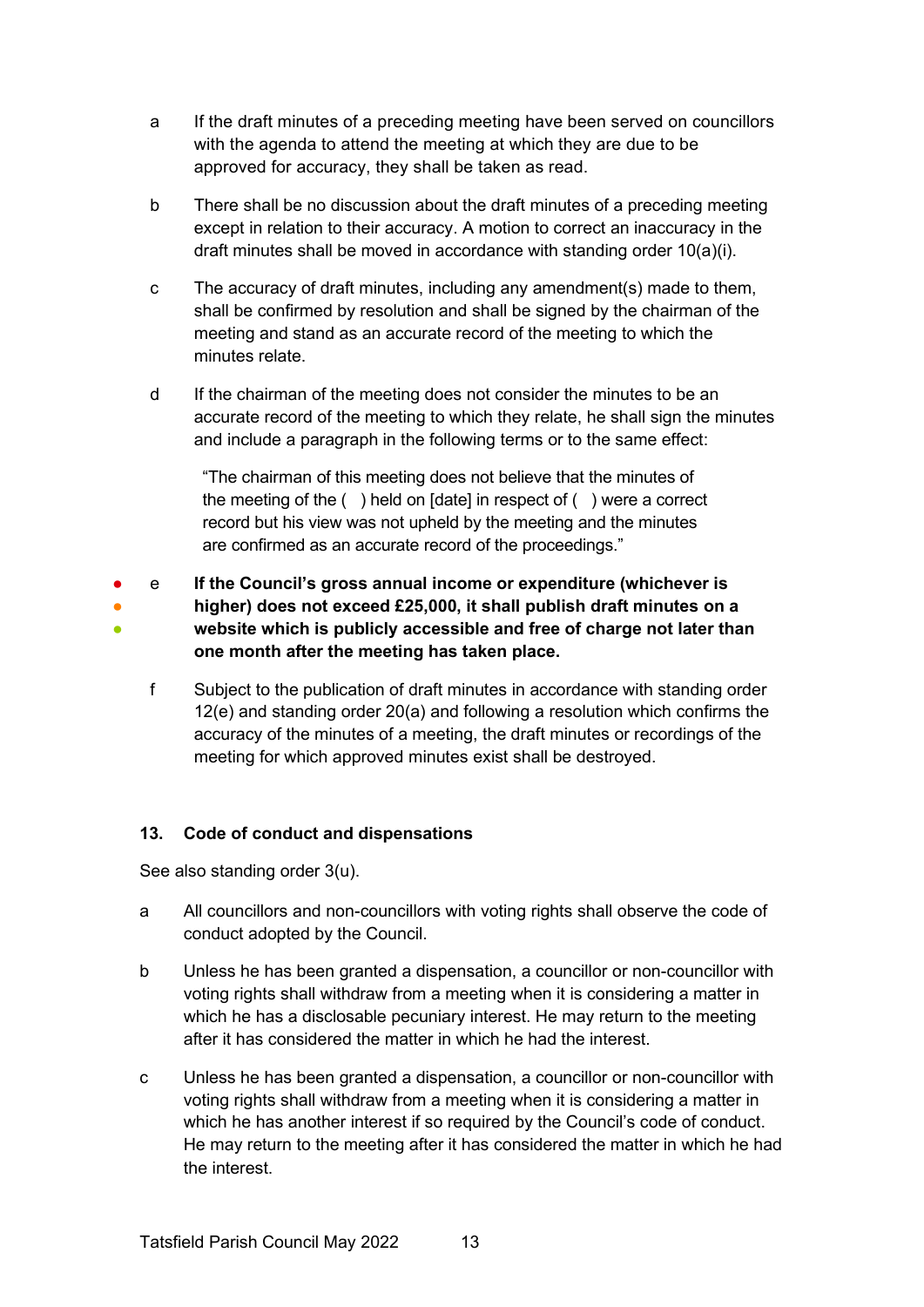- d **Dispensation requests shall be in writing and submitted to the Proper Officer** as soon as possible before the meeting, or failing that, at the start of the meeting for which the dispensation is required.
- e A decision as to whether to grant a dispensation shall be made by the Proper Officer and that decision is final.
- f A dispensation request shall confirm:
	- i. the description and the nature of the disclosable pecuniary interest or other interest to which the request for the dispensation relates;
	- ii. whether the dispensation is required to participate at a meeting in a discussion only or a discussion and a vote;
	- iii. the date of the meeting or the period (not exceeding four years) for which the dispensation is sought; and
	- iv. an explanation as to why the dispensation is sought.
- **g A dispensation may be granted in accordance with standing order 13(e) if having regard to all relevant circumstances any of the following apply:**
	- **i. without the dispensation the number of persons prohibited from participating in the particular business would be so great a proportion of the meeting transacting the business as to impede the transaction of the business;**
	- **ii. granting the dispensation is in the interests of persons living in the Council's area; or**
	- **iii. it is otherwise appropriate to grant a dispensation.**

#### **14. Code of conduct complaints**

- a Upon notification by the District or Unitary Council that it is dealing with a complaint that a councillor or non-councillor with voting rights has breached the Council's code of conduct, the Proper Officer shall, subject to standing order 11, report this to the Council.
- b Where the notification in standing order 14(a) relates to a complaint made by the Proper Officer, the Proper Officer shall notify the Chairman of Council of this fact, and the Chairman shall nominate another staff member to assume the duties of the Proper Officer in relation to the complaint until it has been determined and the Council has agreed what action, if any, to take in accordance with standing order 14(d).
- c The Council may:
	- i. provide information or evidence where such disclosure is necessary to investigate the complaint or is a legal requirement;
	- ii. seek information relevant to the complaint from the person or body with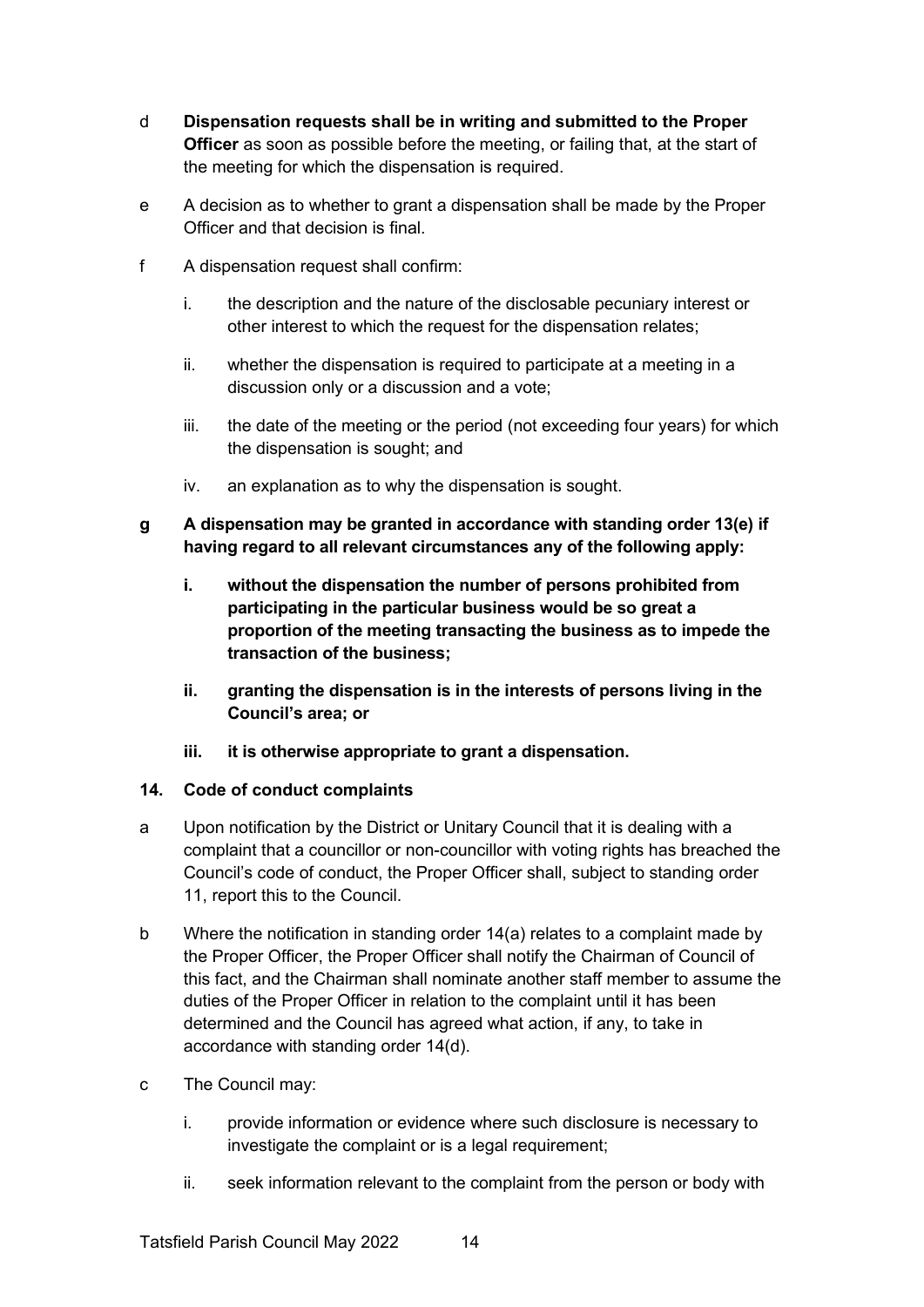statutory responsibility for investigation of the matter;

d **Upon notification by the District or Unitary Council that a councillor or non-councillor with voting rights has breached the Council's code of conduct, the Council shall consider what, if any, action to take against him. Such action excludes disqualification or suspension from office.**

#### **15. Proper officer**

- a The Proper Officer shall be either (i) the clerk or (ii) other staff member(s) nominated by the Council to undertake the work of the Proper Officer when the Proper Officer is absent.
- b The Proper Officer shall:
	- i. **at least three clear days before a meeting of the council, a committee** or a sub-committee**,**
		- **serve on councillors by delivery or post at their residences or by email authenticated in such manner as the Proper Officer thinks fit, a signed summons confirming the time, place and the agenda (provided the councillor has consented to service by email), and**
		- **Provide, in a conspicuous place, public notice of the time, place and agenda (provided that the public notice with agenda of an extraordinary meeting of the Council convened by councillors is signed by them).**

*See standing order 3(b) for the meaning of clear days for a meeting of a full council and standing order 3(c) for the meaning of clear days for a meeting of a committee;*

- ii. **convene a meeting of the Council for the election of a new Chairman of the Council, occasioned by a casual vacancy in his office;**
- iii. **facilitate inspection of the minute book by local government electors;**
- iv. **receive and retain copies of byelaws made by other local authorities;**
- v. hold acceptance of office forms from councillors;
- vi. hold a copy of every councillor's register of interests;
- vii. assist with responding to requests made under freedom of information legislation and rights exercisable under data protection legislation, in accordance with the Council's relevant policies and procedures;
- viii. liaise, as appropriate, with the Council's Data Protection Officer (if there is one);
- ix. receive and send general correspondence and notices on behalf of the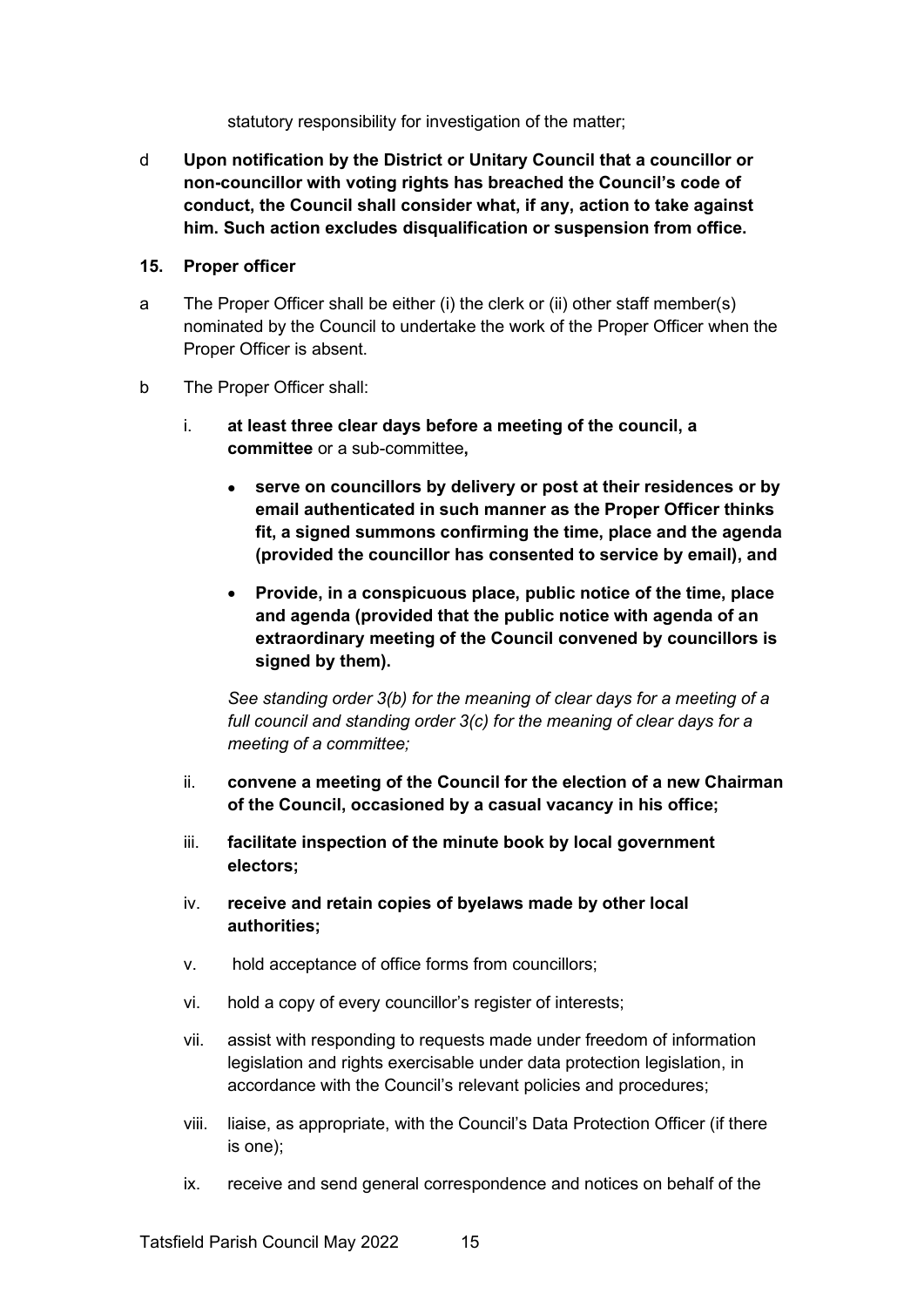Council except where there is a resolution to the contrary;

- x. assist in the organisation of, storage of, access to, security of and destruction of information held by the Council in paper and electronic form subject to the requirements of data protection and freedom of information legislation and other legitimate requirements (e.g. the Limitation Act 1980);
- xi. arrange for legal deeds to be executed; (*see also standing order 23);*
- xii. arrange or manage the prompt authorisation, approval, and instruction regarding any payments to be made by the Council in accordance with its financial regulations;
- xiii. record every planning application notified to the Council and the Council's response to the local planning authority in a book for such purpose;
- xiv. manage access to information about the Council via the publication scheme; and
- xv. retain custody of the seal of the Council (if there is one) which shall not be used without a resolution to that effect. (s*ee also standing order 23).*

#### **16. Responsible financial officer**

a The Council shall appoint appropriate staff member(s) to undertake the work of the Responsible Financial Officer when the Responsible Financial Officer is absent.

#### **17. Accounts and accounting statements**

- a "Proper practices" in standing orders refer to the most recent version of "Governance and Accountability for Local Councils – a Practitioners' Guide".
- b All payments by the Council shall be authorised, approved and paid in accordance with the law, proper practices and the Council's financial regulations.
- c The Responsible Financial Officer shall supply to each councillor as soon as practicable after 30 June, 30 September and 31 December in each year a statement to summarise:
	- i. the Council's receipts and payments (or income and expenditure) for each quarter;
	- ii. the Council's aggregate receipts and payments (or income and expenditure) for the year to date;
	- iii. the balances held at the end of the quarter being reported and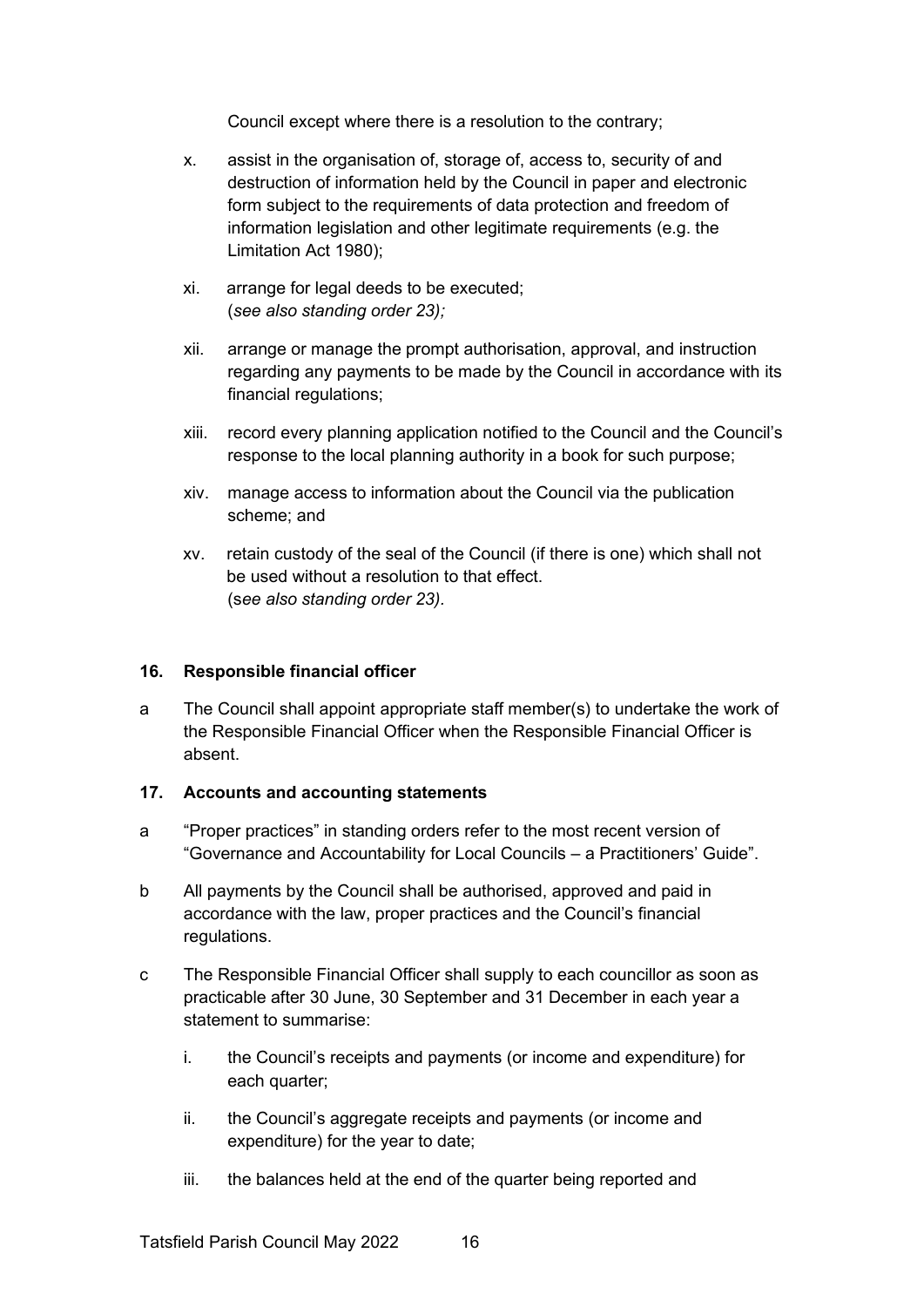which includes a comparison with the budget for the financial year and highlights any actual or potential overspends.

- d As soon as possible after the financial year end at 31 March, the Responsible Financial Officer shall provide:
	- i. each councillor with a statement summarising the Council's receipts and payments (or income and expenditure) for the last quarter and the year to date for information; and
	- ii. to the Council the accounting statements for the year in the form of Section 2 of the annual governance and accountability return, as required by proper practices, for consideration and approval.
- e The year-end accounting statements shall be prepared in accordance with proper practices and apply the form of accounts determined by the Council (receipts and payments, or income and expenditure) for the year to 31 March. A completed draft annual governance and accountability return shall be presented to all councillors at least 14 days prior to anticipated approval by the Council. The annual governance and accountability return of the Council, which is subject to external audit, including the annual governance statement, shall be presented to the Council for consideration and formal approval before 30 June.

#### **18. Financial controls and procurement**

- a. The Council shall consider and approve financial regulations drawn up by the Responsible Financial Officer, which shall include detailed arrangements in respect of the following:
	- i. the keeping of accounting records and systems of internal controls;
	- ii. the assessment and management of financial risks faced by the Council;
	- iii. the work of the independent internal auditor in accordance with proper practices and the receipt of regular reports from the internal auditor, which shall be required at least annually;
	- iv. the inspection and copying by councillors and local electors of the Council's accounts and/or orders of payments; and
	- v. whether contracts with an estimated value below **£25,000** due to special circumstances are exempt from a tendering process or procurement exercise.
- b. Financial regulations shall be reviewed regularly and at least annually for fitness of purpose.
- c. **A public contract regulated by the Public Contracts Regulations 2015 with an estimated value in excess of £25,000 but less than the relevant thresholds in standing order 18(f) is subject to Regulations 109-114 of the**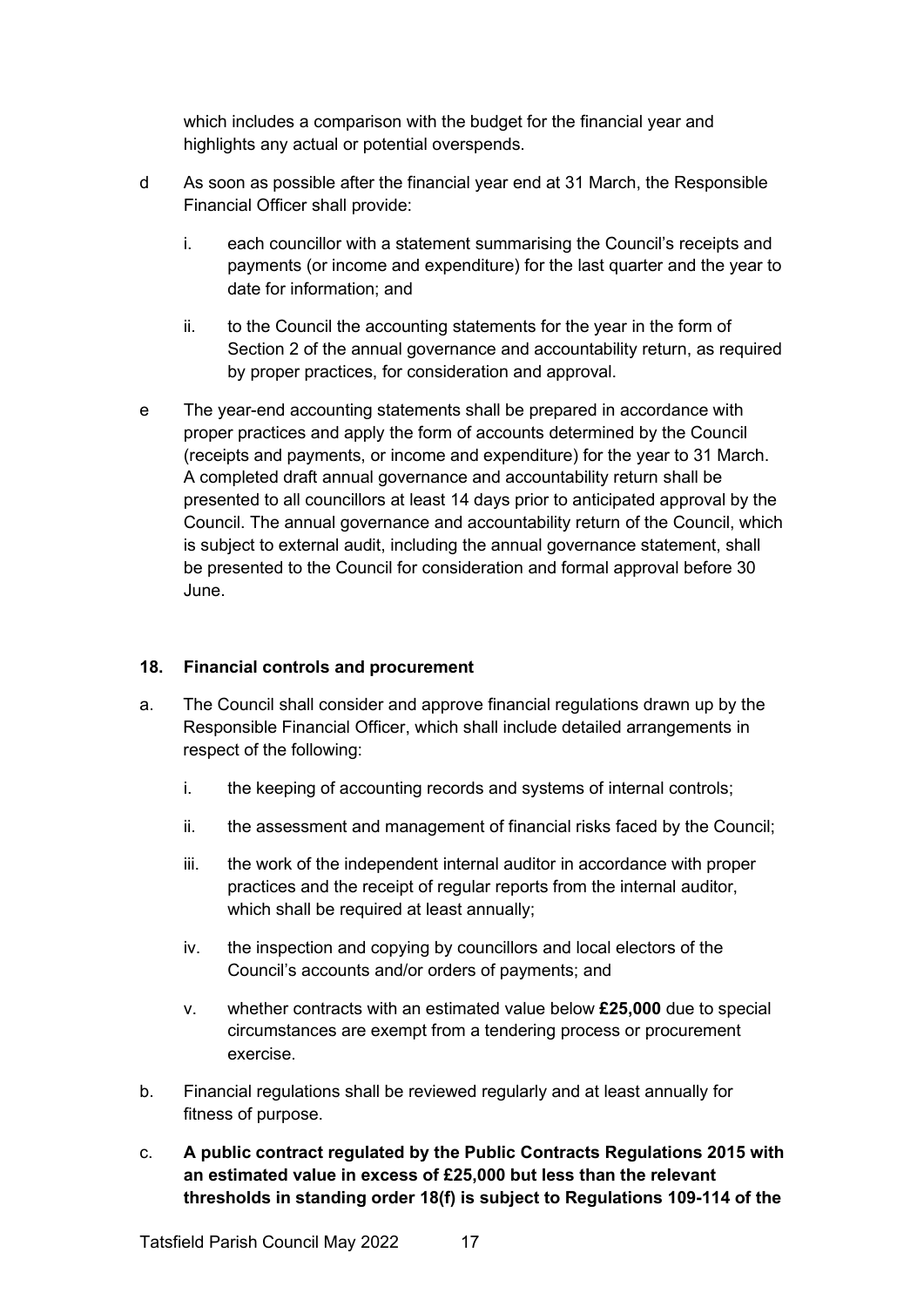**Public Contracts Regulations 2015 which include a requirement on the Council to advertise the contract opportunity on the Contracts Finder website regardless of what other means it uses to advertise the opportunity unless it proposes to use an existing list of approved suppliers (framework agreement).**

- d. Subject to additional requirements in the financial regulations of the Council, the tender process for contracts for the supply of goods, materials, services or the execution of works shall include, as a minimum, the following steps:
	- i. a specification for the goods, materials, services or the execution of works shall be drawn up;
	- ii. an invitation to tender shall be drawn up to confirm (i) the Council's specification (ii) the time, date and address for the submission of tenders (iii) the date of the Council's written response to the tender and (iv) the prohibition on prospective contractors contacting councillors or staff to encourage or support their tender outside the prescribed process;
	- iii. the invitation to tender shall be advertised in a local newspaper and in any other manner that is appropriate;
	- iv. tenders are to be submitted in writing in a sealed marked envelope addressed to the Proper Officer;
	- v. tenders shall be opened by the Proper Officer in the presence of at least one councillor after the deadline for submission of tenders has passed;
	- vi. tenders are to be reported to and considered by the appropriate meeting of the Council or a committee or sub-committee with delegated responsibility.
- e. Neither the Council, nor a committee or a sub-committee with delegated responsibility for considering tenders, is bound to accept the lowest value tender.
- f. **Where the value of a contract is likely to exceed the threshold specified by the Office of Government Commerce from time to time, the Council must consider whether the Public Contracts Regulations 2015 or the Utilities Contracts Regulations 2016 apply to the contract and, if either of those Regulations apply, the Council must comply with procurement rules. NALC's procurement guidance contains further details.**

#### **19. Handling staff matters**

- a A matter personal to a member of staff that is being considered by a meeting of the Council is subject to standing order 11.
- b Subject to the Council's policy regarding absences from work, the Council's most senior member of staff shall notify the chairman of the Council or, if he is not available, the vice-chairman of absence occasioned by illness or other reason and that person shall report such absence to the Council at its next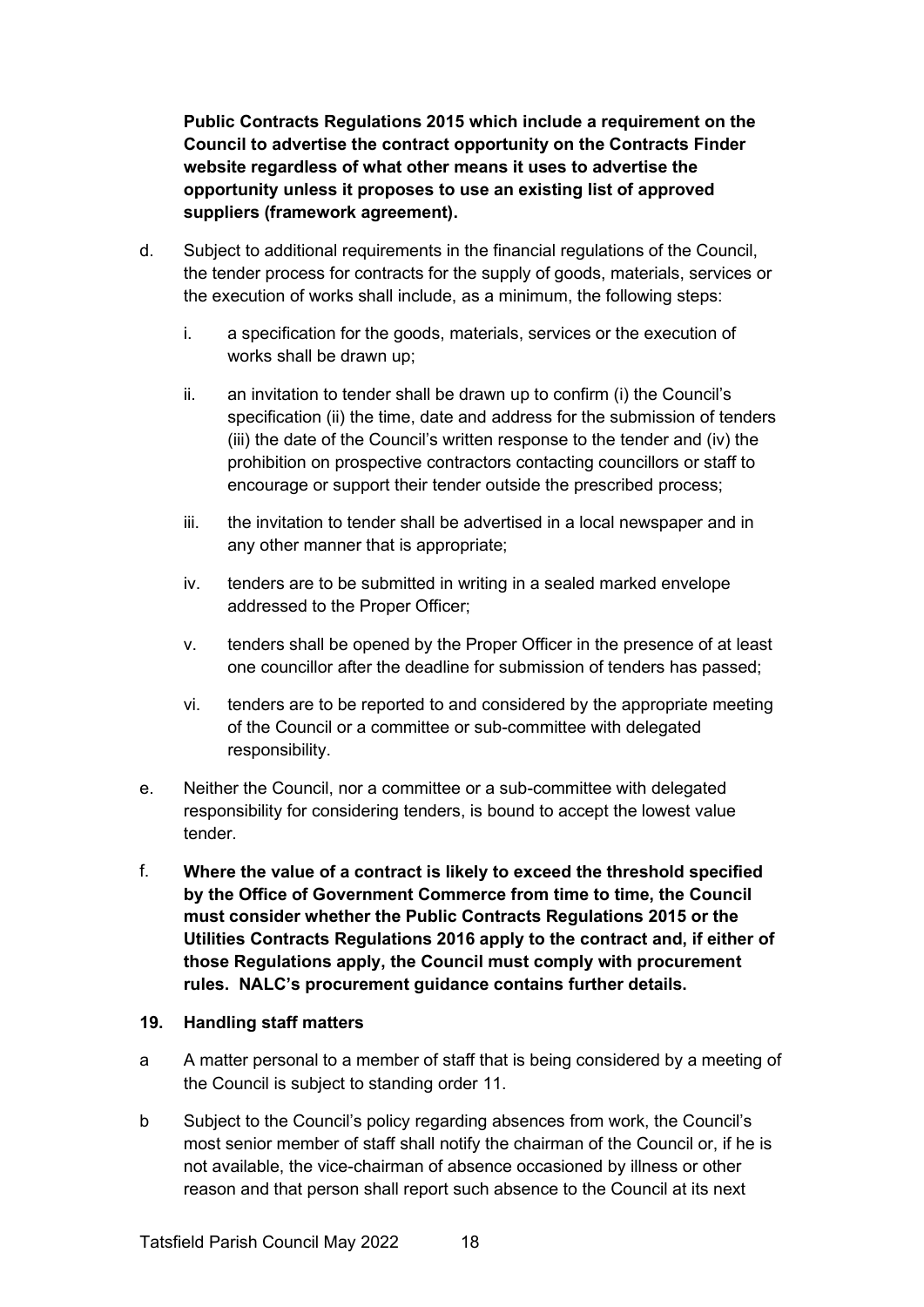meeting.

- c The chairman of the Council or in his absence, the vice-chairman shall upon a resolution conduct a review of the performance and annual appraisal of the work of the Proper Officer and RFO. The reviews and appraisal shall be reported in writing and are subject to approval by resolution by the Council.
- d Subject to the Council's policy regarding the handling of grievance matters, the Council's most senior member of staff shall contact the chairman of the Council or in his absence, the vice-chairman of the Council in respect of an informal or formal grievance matter, and this matter shall be reported back and progressed by resolution of the Council.
- e Subject to the Council's policy regarding the handling of grievance matters, if an informal or formal grievance matter raised by the Proper Officer relates to the chairman or vice-chairman of the Council, this shall be communicated to another member of the Council, which shall be reported back and progressed by resolution of the Council.
- f Any persons responsible for all or part of the management of staff shall treat as confidential the written records of all meetings relating to their performance, capabilities, grievance or disciplinary matters.
- g In accordance with standing order 11(a), persons with line management responsibilities shall have access to staff records referred to in standing order 19(f).

# **20. Responsibilities to provide information**

See also standing order 21.

- a **In accordance with freedom of information legislation, the Council shall publish information in accordance with its publication scheme and respond to requests for information held by the Council.**
- b. **The Council, shall publish information in accordance with the requirements of the Local Government (Transparency Requirements) (England) Regulations 2015**.

#### **21. Responsibilities under data protection legislation**

Below is not an exclusive list. See also standing order 11.

- a The Council may appoint a Data Protection Officer.
- b **The Council shall have policies and procedures in place to respond to an individual exercising statutory rights concerning his personal data.**
- c **The Council shall have a written policy in place for responding to and managing a personal data breach.**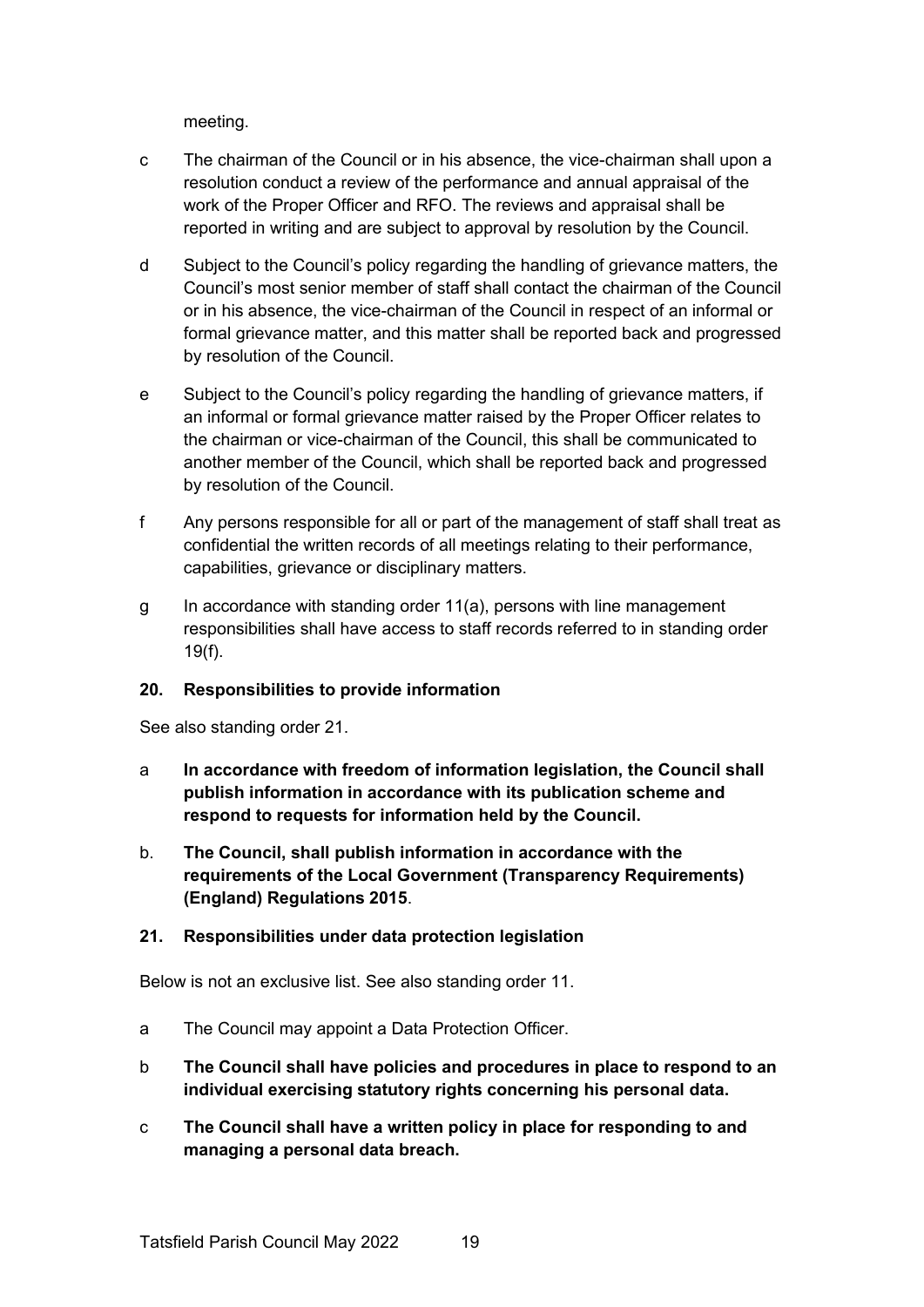- d **The Council shall keep a record of all personal data breaches comprising the facts relating to the personal data breach, its effects and the remedial action taken.**
- e **The Council shall ensure that information communicated in its privacy notice(s) is in an easily accessible and available form and kept up to date.**
- f **The Council shall maintain a written record of its processing activities.**

# **22. Relations with the press/media**

a Requests from the press or other media for an oral or written comment or statement from the Council, its councillors or staff shall be handled in accordance with the Council's policy in respect of dealing with the press and/or other media.

# **23. Execution and sealing of legal deeds**

See also standing orders 15(b)(xii) and (xvii).

- a A legal deed shall not be executed on behalf of the Council unless authorised by a resolution.
- b **Subject to standing order 23(a), any two councillors may sign, on behalf of the Council, any deed required by law and the Proper Officer shall witness their signatures.**

# **24. Communicating with district and county or unitary councillors**

a An invitation to attend a meeting of the Council shall be sent, together with the agenda, to the ward councillor(s) of the District and County Council representing the area of the Council.

# **25. Restrictions on councillor activities**

- a. Unless duly authorised no councillor shall:
	- i. inspect any land and/or premises which the Council has a right or duty to inspect; or
	- ii. issue orders, instructions or directions.

# **26. Standing orders generally**

- a All or part of a standing order, except one that incorporates mandatory statutory or legal requirements, may be suspended by resolution in relation to the consideration of an item on the agenda for a meeting.
- b The Proper Officer shall provide a copy of the Council's standing orders to a councillor as soon as possible.